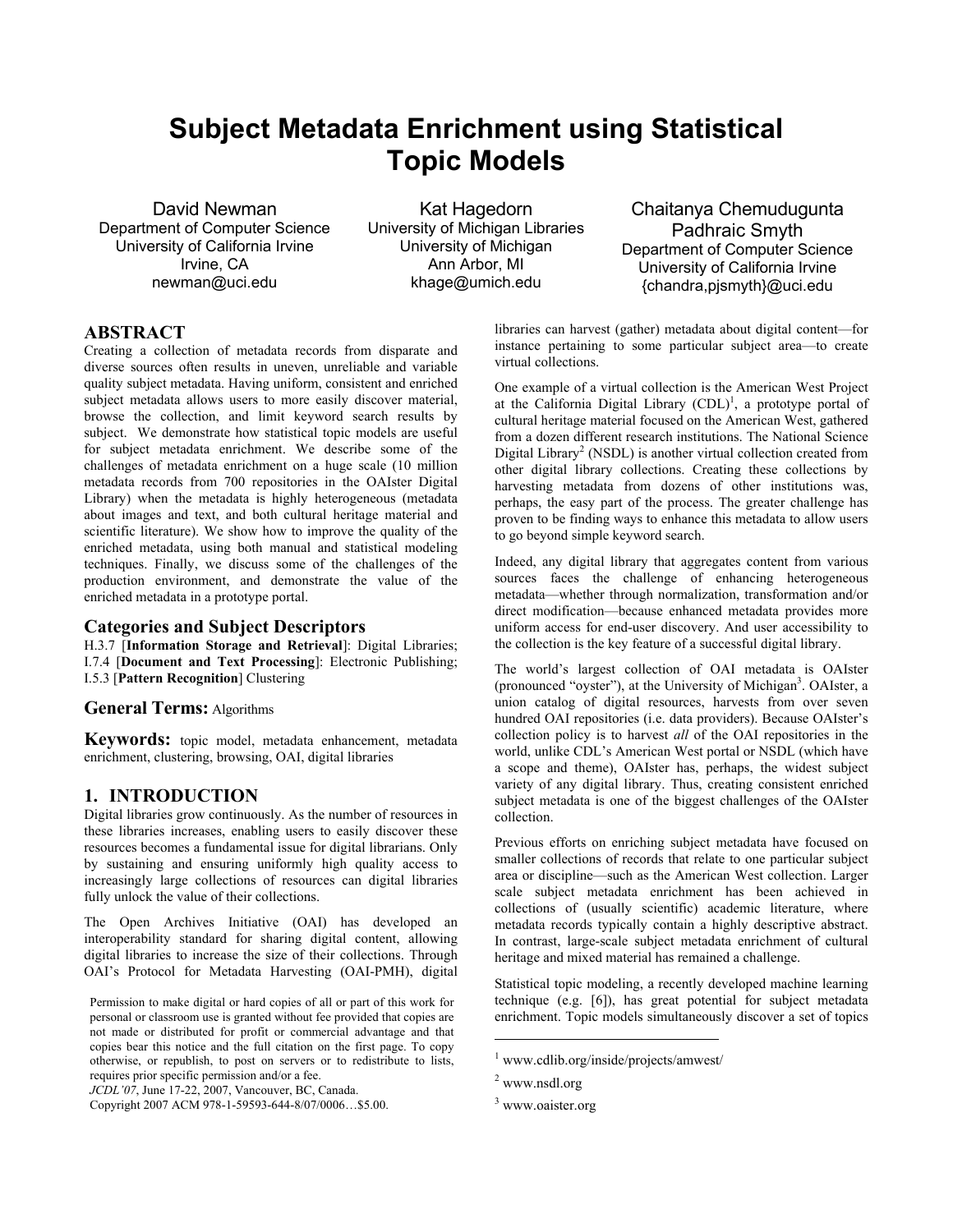or subjects covered by a collection of text documents (or in our case, metadata records), and determine the mix of topics associated with each document (or record). These topic models are gaining wide popularity because they produce easy-tointerpret topics and can quickly and effectively categorize the contents of large-scale collections.

In this paper, we present the first large-scale application of statistical topic models to subject metadata enrichment of highly heterogeneous metadata. We start by assessing the interpretability of topics, and show that more than one quarter of the learned topics are unusable as enhanced subject headings. We address this issue by deleting from the vocabulary words that do not contribute topically. Removing these words results in improved topics and improved subject metadata enhancement. We then propose a modified version of the topic model that automatically removes words that have less topical value. While the focus of this paper is on the back-end metadata enhancement, we finally demonstrate how enriched subject metadata—produced by our statistical topic models—enables higher quality searching in a prototype portal developed for the Digital Library Federation. This provides a model for other digital library projects and shows the value of topic modeling to subject metadata enhancement for virtual digital library collections.

# **2. SUBJECT METADATA ENRICHMENT**

This section describes several approaches for automatically enriching subject metadata. A large and diverse collection of metadata records contains a varying amount and quality of subject information (and sometimes none). In practice, subject fields often contain a mix of controlled and uncontrolled text. Automatic enrichment aims to attach uniform and consistent subject headings to every record in the collection by using the existing descriptive text in each metadata record. These additional subject headings constitute the enriched subject metadata.

Rexa (rexa.info), a digital library of computer science research, makes extensive use of information extraction and topic modeling algorithms to create and enhance metadata. In Rexa, one can browse papers by topic. But for this type of scientific literature content, the rich descriptive text available in abstracts makes for relatively straightforward topic modeling and application of learned topic labels to papers.

Other researchers have investigated enriching subject metadata for cultural heritage material, but on a much smaller scale. Krowne and Halbert [8] presented an evaluation of subject metadata enrichment methods to support digital library browse interfaces, using metadata from AmericanSouth.org. They considered the case of creating digital library portals from content harvested by OAI-PMH, and enhancing the subject metadata of the resulting heterogeneous collection of metadata records. They chose a machine learning framework based on non-negative matrix factorization [9] to learn the topics that were ultimately used to drive subject browsing. While they reported success using this approach for subject metadata enrichment, only relatively small-scale tests were performed. This study also highlighted the widespread inconsistent use of Dublin Core fields, and the need for uniform subject metadata.

More recent work has addressed cultural heritage subject metadata enhancement on a somewhat larger scale than that undertaken by Krowne and Halbert. The California Digital Library created the American West collection, made up of 250,000 metadata records harvested from a dozen diverse repositories. They investigated tools and services to enrich metadata to support hierarchical faceted browse. In addition to normalizing date and location facets, they used topic modeling to enhance the subject metadata. The project was instrumental in highlighting issues surrounding access to heterogeneous metadata, particularly for cultural heritage material<sup>4</sup>. While some issues were highlighted (e.g., the problem of many metadata records containing boilerplate text from originating institutions), this collection was more homogeneous than OAIster and on a much smaller scale.

Thus, there is a growing recognition of the need for enhanced subject metadata in virtual digital collections. Researchers have successfully used topic modeling to do enhancement, but to date, have concentrated primarily on smaller or more homogeneous collections.

# **2.1 The Topic Model**

In this paper we use the topic model for subject metadata enrichment of the OAIster collection. The topic model, a recently developed unsupervised machine learning technique, learns a set of topics that describe a collection of documents. In the topic model, documents are represented as mixtures of topics, and topics are probability distributions over words. Both the topicword distributions and the assignment of words in documents to topics are learned in a completely unsupervised statistical manner.

Topic modeling evolved from earlier techniques such as Latent Semantic Analysis [4] and document clustering [5]. Both these methods can be used to extract semantic content from large document collections. But their use for subject metadata enhancement is limited. In Latent Semantic Analysis, topic "dimensions" are required to be orthogonal. This constraint produces topics that are more difficult to interpret, and harder to distinguish from one another. Document clustering suffers from a different problem. In document clustering, each document is forced to belong to a single topic cluster. This requirement is too limiting (in reality, records naturally have multiple, not single, subject headings), and produces lower quality topics. Using a collection of 80,000 18<sup>th</sup>-century newspaper articles, Newman and Block performed a detailed comparison of Latent Semantic Analysis, document clustering and probabilistic topic modeling to show some of these limitations [13]. Further comparisons of these three methods are discussed in [14].

The topic model is a recent extension of earlier work on statistical modeling of word count data/document collections, such as Probabilistic Latent Semantic Indexing [7] and Latent Dirichlet Allocation (LDA) [1]. Topic modeling uses efficient Gibbs sampling techniques to learn the topic-word and document-topic probability distributions for a collection of documents [6]. The topic model is now widely used for extracting semantic content from large document collections [2,10]

The topic model automatically enriches (or enhances) subject metadata as follows: First, the topic model is run on the descriptive text in the metadata collection, producing a set of

1

<sup>4</sup> www.cdlib.org/inside/projects/amwest/cdl\_clusteringOAI\_final.pdf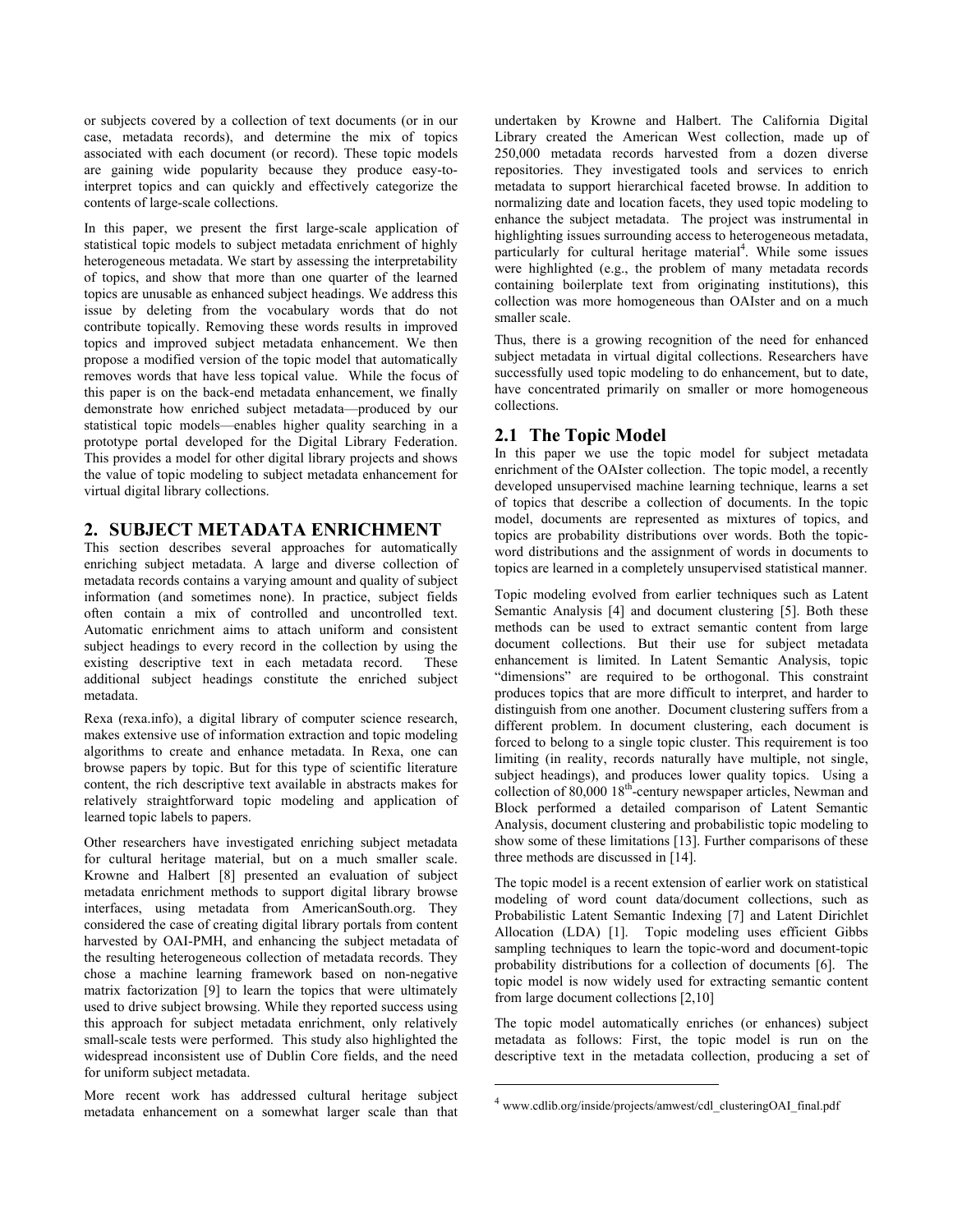learned topics. These topics are interpreted and manually labeled with a topic label (subject heading). The topic model assigns one or more topic labels to each metadata record in the collection, creating the enhanced subject metadata. These topic labels can then be mapped into the search system's subject classification hierarchy to allow subject browse and limiting of search results by subject.

# **3. THE OAIster COLLECTION**

University of Michigan's OAIster—a union catalog of digital resources—gets its collection by harvesting from over seven hundred OAI data providers. These data providers are required to expose their metadata in Simple Dublin Core format. While Dublin Core is a widely-adopted standard, the interpretation and population of the fifteen Dublin Core elements is ultimately up to the providers creating the metadata. Some institutions have resources to ensure high quality metadata. OAI records harvested from the Library of Congress repository have, not surprisingly, highly uniform Library of Congress Subject Headings in the Dublin Core Subject element. However, many institutions incorrectly or inconsistently use the Dublin Core fields. The purpose of the techniques we describe in this paper is to provide more adequate access to this unreliable content—specifically the Dublin Core subject field.

OAIster has built a unique collection of over ten million records. OAIster's reach often goes beyond that of major web search engines. For instance, English-language metadata from one data provider—Xiamen University Library—while publicly available for harvesting, cannot be crawled (and thus cannot be found) by search engines such as Google.

OAIster allows keyword and fielded search but because the collection is so large, searches can return thousands of results, with minimal limiting and sorting options. We would like to improve the search and discovery experience on OAIster by allowing users to restrict search results by subject. This functionality is only possible if we have reliable, consistent and appropriate subject metadata for each of the ten million records in OAIster. OAIster's collection has quadrupled in size in three years --- thus scalability and sustainability are a major focus in our evaluations. We carefully assess the amount of human labor (accompanying our automated topic modeling techniques) necessary to produce quality subject metadata enrichment.

Every month, the University of Michigan's Digital Library Production Service (DLPS) harvests—using OAI-PMH—the entire contents of each repository discovered by OAIster. For the results presented in this paper, we used the 9/2/2006 harvest that contained approximately nine million records from 668 repositories. The type of repository in large part determines what type of descriptive text is found in metadata records. For instance, repositories of scientific literature usually contain records with a title and abstract, while archives of images often only contain a short image caption.

The ten largest repositories (by size in MB) from our 9/2/2006 OAIster harvest are listed in Table 1. This list of ten further illustrates the variety of content found in metadata repositories. Five of the ten contain primarily scientific literature (CiteSeer, PubMed, CiteBase, arXiv, Institute of Physics). Pangaea contains records that tersely describe geoscientifc data sets, with minimal description. And four of the ten (Highwire, PictureAustralia, University of Michigan Digital Library, Capturing Electronic Publications) contain principally cultural heritage material.

**Table 1. Ten largest repositories in OAIster. This list of ten repositories (out of 700) includes five scientific literature repositories, one data repository, and four cultural heritage repositories, and shows the diversity of OAIster material.** 

| <b>Repository</b><br>(type of metadata)                             | <b>Description</b>                                                  | <b>Size in MB</b><br>(no.<br>records) |
|---------------------------------------------------------------------|---------------------------------------------------------------------|---------------------------------------|
| CiteSeer (science)                                                  | Scientific literature digital<br>library                            | 1106<br>(716772)                      |
| Highwire<br>(cultural<br>heritage)                                  | Articles from 1000 journals                                         | 862<br>(995217)                       |
| PubMed (science)                                                    | National Library of Medicine<br>digital archive                     | 856<br>(715366)                       |
| PictureAustralia<br>(cultural heritage)                             | Australiana images                                                  | 758<br>(838983)                       |
| CiteBase (science)                                                  | Citation information for<br>arXiv, etc.                             | 600<br>(465428)                       |
| Pangaea (data)                                                      | Collection of geoscientific<br>datafiles                            | 582<br>(432507)                       |
| arXiv (science)                                                     | E-print archive of articles in<br>physics and mathematics           | 477<br>(379344)                       |
| University of<br>Michigan Digital<br>Library<br>(cultural heritage) | Digital collections at the<br>University of Michigan                | 315<br>(308656)                       |
| Institute of Physics<br>(science)                                   | Journals from physics<br>membership organization                    | 266<br>(216498)                       |
| Capturing Electronic<br>Publications<br>(cultural heritage)         | State documents from Illinois,<br>Alaska, Arizona, Montana,<br>etc. | 235 (98626)                           |

The metadata OAIster collects is in Simple Dublin Core format. In our subject metadata enrichment experiments, we used three of the fifteen Dublin Core elements: Title, Subject and Description. We determined (like Krowne and Halbert) that these three fields contained the bulk of the text relevant to determining the subject of a record. Words from the three fields were considered to be equally important because there was no way of knowing (in advance) from which field useful descriptive text might come. In theory, Dublin Core's Subject element should be the most relevant, but sometimes this field contains no text (and in that case we rely on text from the remaining two elements, Title and Description). Using the combined text from three Dublin Core elements reduces the problem of inconsistent use of individual elements. For example, some repositories routinely put content in Description that belongs in Subject. Since we combine the text from the three elements, this type of misuse does not affect our subject metadata enrichment.

#### **3.1 Preprocessing**

The input to the topic model is the so-called "bag-of-words representation" of a collection, in which every metadata record is represented by a sparse vector of word counts, i.e., a list of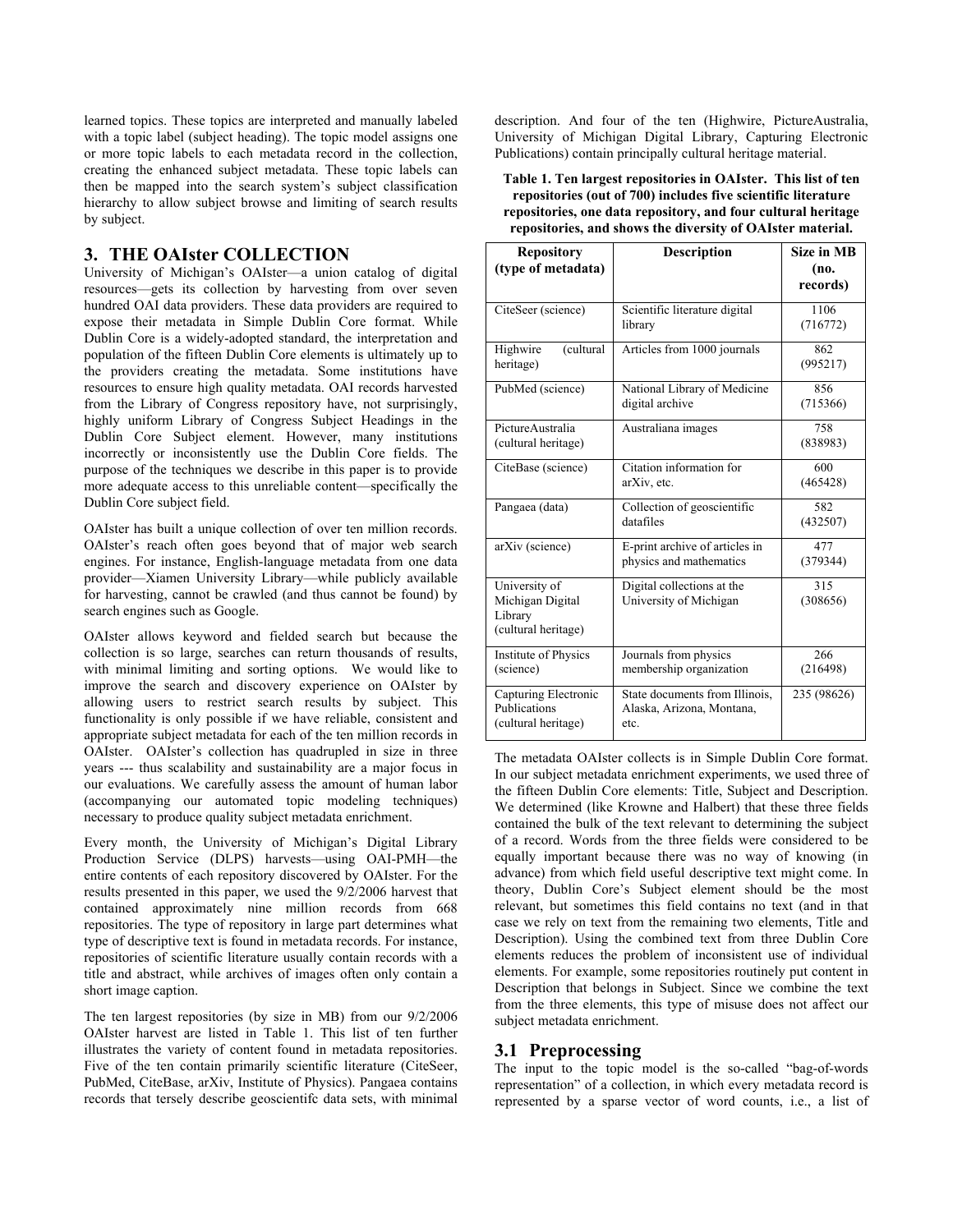{word-id, record-id, count} triples. We preprocessed the OAIster collection to produce the bag-of-words representation as follows: Starting with the 668 repositories in the 9/2/2006 harvest, we excluded 163 primarily non-English repositories, and 117 small repositories (containing fewer than 500 records), leaving 388 repositories. For each of these 388 repositories, the contents of Title, Subject and Description Dublin Core elements were tokenized (lowercase, punctuation removal, simple stemming), and bi-grams were identified using a t-test (e.g., "amino acid" was replaced by "amino\_acid") as described in [12]. Identifying bigrams is a straightforward preprocessing step that makes topics more interpretable. We augmented a standard English stopword list (*the, and*, *that, with*, etc.) with words that have little topic value, but occur frequently in metadata records. We found additional stopwords by scanning the list of frequently occurring words for words that did not relate directly to subject content, finding words such as: *volume, keyword, library, copyright,* etc.

The final bag-of-words representation of our processed OAIster collection included 7.5 million records, a 94,000 word vocabulary, and a total of 290 million word occurrences. This collection was too large to run on our system (the computation would have required 18GB of main memory (RAM), even using sparse data structures); consequently we used every third record producing a bag-of-words containing 2.5 million records and a total of 96 million word occurrences. Given the huge amount of data in this collection, it was reasonable to assume that using this smaller representation would still produce high-fidelity topics that represent the subjects spanned by all 7.5 million records.



**Figure 1. Histogram of words per processed record. On average, there are 38 words per processed record, but there are many records that contain fewer than 10 words.** 

The number of words in each record affects the topic model's ability to find interpretable topics, since the topic model works by finding patterns of co-occurring words. The distribution of words per processed record (Figure 1) shows that there were almost one million records with ten or fewer words. The mode around 75 words per record is from all the repositories containing metadata records with abstracts. On average, there were 38 words per processed record.

Once we had preprocessed the collection, we could begin to run experiments to evaluate the usefulness of the topic model for subject metadata enrichment.

## **4. EXPERIMENTS**

We ran a total of three topic model computations, and evaluated their subject metadata enrichment performance. The first model (labeled the full-vocabulary model) was a baseline run, meaning that the preprocessing and topic model computation were performed in a standard way. The two subsequent models were designed to improve upon the performance of the full-vocabulary model. For all three topic models, we set the number of topics to be learned to 500. Based on past experience, we chose this number as a trade-off between avoiding topics that are too general to be meaningful and adding topics that are too specific to be of service to users.

### **4.1 Full-Vocabulary Topic Model**

We ran the topic model on our collection of 2.5 million records (that has a vocabulary of 94,000 unique words) producing 500 topics. This computation required 6 GB of memory and 10 days of computing time on a 3GHz processor. Note that this is why we sampled one in three records—running the entire 7.5 million records would have required 18 GB of memory and 30 days of computing time. We note nonetheless, that the topic learning algorithm scales linearly in the total number of words.

### *4.1.1 Interpretation and Labeling of Topics*

Four sample topics from this full-vocabulary model, selected from the 500 learned topics, are shown in Table 2. Each topic is shown as a list of words, in order of their likelihood (i.e., importance) in the topic. In each case, the list of words conveys a coherent theme or subject area, from "gene sequencing" through to "domestic architecture." While the full list of words defines a topic, a short topic label (i.e. subject heading) allows us to enhance searching in the production environment. Ideally a domain expert interprets the list of words to determine an appropriate topic label—in our case, our digital library colleagues labeled topics. The resulting topic labels/subject headings could then be made available to end-users to limit search results by subject.

Many topics (including the topics shown in Table 2) clearly define subject areas, and the corresponding topic labels can be used as subject headings during metadata enrichment. However, some learned topics are less interpretable and thus less useful. The three topics shown in Table 3 are unusable for subject metadata enrichment. The first topic is unusable because the "size" concept conveyed by the words is not sensible as a subject heading. The second topic is in Spanish (and in our case not usable; while the topic model does work in other languages, for this study, we limited ourselves to English language topics). Finally, the third topic shows some possibility, but is ultimately not usable. Some of the words are thematically about street scenes, but the topic is polluted by specific words such as Santa Ana and Orange (two cities in California).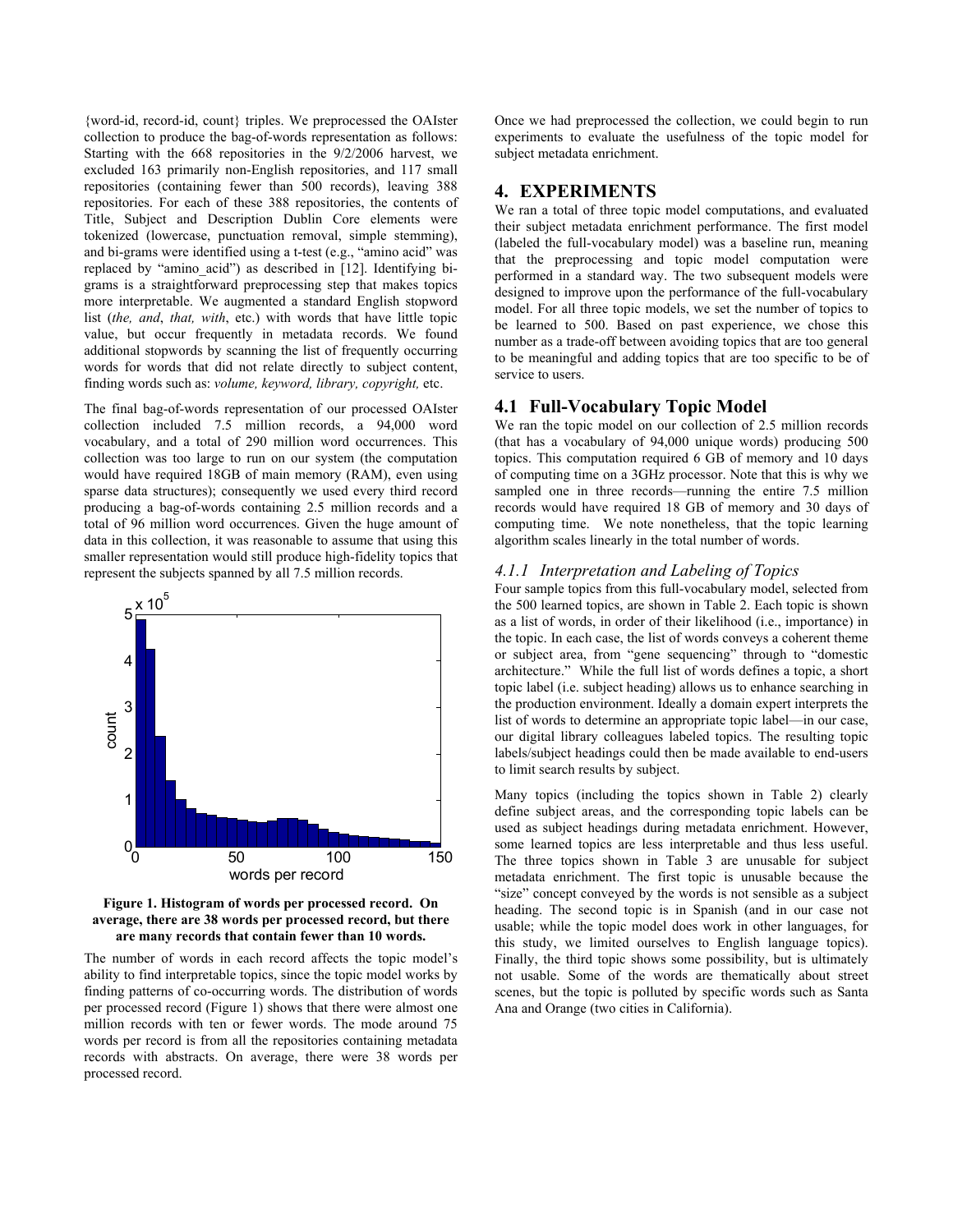#### **Table 2. Sample topics from full-vocabulary topic model. The list of words in each topic relate to a particular subject area. A human interprets each list of words to determine an appropriate topic label.**

| Words in topic                                                                                                                                                                | <b>Topic</b><br>label    |
|-------------------------------------------------------------------------------------------------------------------------------------------------------------------------------|--------------------------|
| gene sequence genes sequences cdna region amino acid<br>clones encoding cloned coding dna genomic cloning<br>clone                                                            | gene<br>sequencing       |
| social cultural political culture conflict identity society<br>economic context gender contemporary politic world<br>examines tradition sociology institution ethic discourse | cultural<br>identity     |
| general relativity gravity gravitational solution<br>black hole tensor einstein horizon spacetime equation<br>field metric vacuum scalar matter energy relativity             | relativity               |
| house garden houses dwelling housing homes terrace<br>estate home building architecture residence homestead<br>residences road cottage domestic fences lawn historic          | domestic<br>architecture |

#### **Table 3. Example topics from full-vocabulary topic model that are unusable as subject headings.**

| Words in topic                                                                                     | Usefulness                                                                    |
|----------------------------------------------------------------------------------------------------|-------------------------------------------------------------------------------|
| large small size larger smaller sizes scale<br>sized largest                                       | Reasonable but unusable                                                       |
| foi para pacientes por foram dos doen<br>resultados grupo das tratamento entre                     | Topic about patient<br>treatment, in Spanish                                  |
| street visible santa ana view<br>building<br>public library<br>front<br>avenue<br>orange<br>corner | Not usable: mix of concept<br>words and specific<br>geographic location words |

From the 500 topics produced by the full-vocabulary topic model, 352 topics were interpreted to be about a particular subject area and given topic labels. These topics were then marked as usable for subject metadata enhancement. The remaining 148 topics were deemed unusable (for subject metadata enhancement). We thus set out to increase the number of usable topics, because this directly affects the number of metadata records enhanced. Increasing the yield and quality of usable topics was the focus of the subsequent topic models, and is described in Sections 4.2 and 4.3.

# *4.1.2 Assigning Topics to a Record*

Recall that the topic model simultaneously learns a set of topics *and* assigns a topic label to every word in every record. By counting the number of times each topic label occurs in a record, we can list, in order of proportion, the topics assigned to that record. An example of topics assigned to a record is shown in Table 4. The table shows part of a metadata record from Australian National University's DSpace repository. This record describes an article about the theory of choice and voting. Almost half of the words in the record (after preprocessing) are assigned to the topics of "game theory," "argument," "criteria" and "voting." Note that unusable topics (described above) are never assigned to records, even if they are high probability (i.e. proportion), so some records may be left with fewer than four assigned topics.

#### **Table 4. Topics assigned to a selected metadata record. The topic model determines that this record is mostly about the topics: game theory, argument, criteria and voting.**

| Metadata record                                                                                              | <b>Topic labels</b><br>$\frac{6}{6}$ words<br>assigned) |
|--------------------------------------------------------------------------------------------------------------|---------------------------------------------------------|
| Aggregating sets of judgments: two impossibility<br>results compared.<br>(C.<br>List and P. Pettit)          | game theory<br>(21%)<br>argument                        |
| May's celebrated theorem (1952) shows that, if a<br>group of individuals wants to make a choice between      | (12%)                                                   |
| two alternatives (say x and y), then majority voting is<br>the unique decision procedure satisfying a set of | criteria (7%)                                           |
| attractive minimal conditions                                                                                | voting $(6%)$                                           |

After assigning these topics to this record, an end-user can find it by using any of the four topic labels (subject headings) in a search system. An end-user can also browse a subject area and view all records assigned to a particular topic. Table 5 shows the ten most relevant records in the "game theory" topic. The power of topic modeling is that it allows users to access records across the institutional boundaries of individual repositories; in Table 5 the top ten records come from five different repositories.

#### **Table 5. Top ten records in the "game theory" topic. These ten records come from five different repositories.**

| game<br>theory               | game games equilibrium preferences player cooperative<br>preference equilibria cooperation collective utility individual<br>choice bargaining coalition nash strategy                                                                                                                                                                                                                                                                                                                                                                                                                                                                                                                                 |
|------------------------------|-------------------------------------------------------------------------------------------------------------------------------------------------------------------------------------------------------------------------------------------------------------------------------------------------------------------------------------------------------------------------------------------------------------------------------------------------------------------------------------------------------------------------------------------------------------------------------------------------------------------------------------------------------------------------------------------------------|
| Top <sub>10</sub><br>records | 1. Fundamental Components of the Gameplay Experience:<br>Analysing Immersion<br>2. The Ethics of Computer Game Design<br>3. Backward Induction and Common Knowledge<br>4. Designing Puzzles for Collaborative Gaming Experience<br>5. Aggregating sets of judgments: two impossibility results<br>compared<br>6. Games for Modal and Temporal Logics<br>7. Configuring the player - subversive behaviour in Project<br>Entropia<br>8. From Mass Audience to Massive Multiplayer: How<br>Multiplayer Games Create New Media Politics<br>9. Bargaining with incomplete information; Handbook of<br>Game Theory with Economic Applications<br>10. Testable Restrictions of General Equilibrium Theory in |
|                              | <b>Exchange Economies with Externalities</b>                                                                                                                                                                                                                                                                                                                                                                                                                                                                                                                                                                                                                                                          |

# *4.1.3 Qualitative Analysis of Assigned Topics*

We qualitatively assessed how well the records were described by the topics assigned to them. We looked at 75 randomly chosen records, and answered three questions for each record (Table 6).

- 1. What fraction of the four topics assigned to a record were appropriate? Both full and partial descriptions of the record by the topic were accepted. For example, a record about medieval architecture that had an architecture topic assigned to it was accepted.
- 2. Were the records science-based or humanities-based? Previous experimentation for the Metadata Enhancement OAI Workshop<sup>5</sup> showed that science records were described better overall by topics than humanities records. 1

<sup>5</sup> www.metascholar.org/events/2006/meow/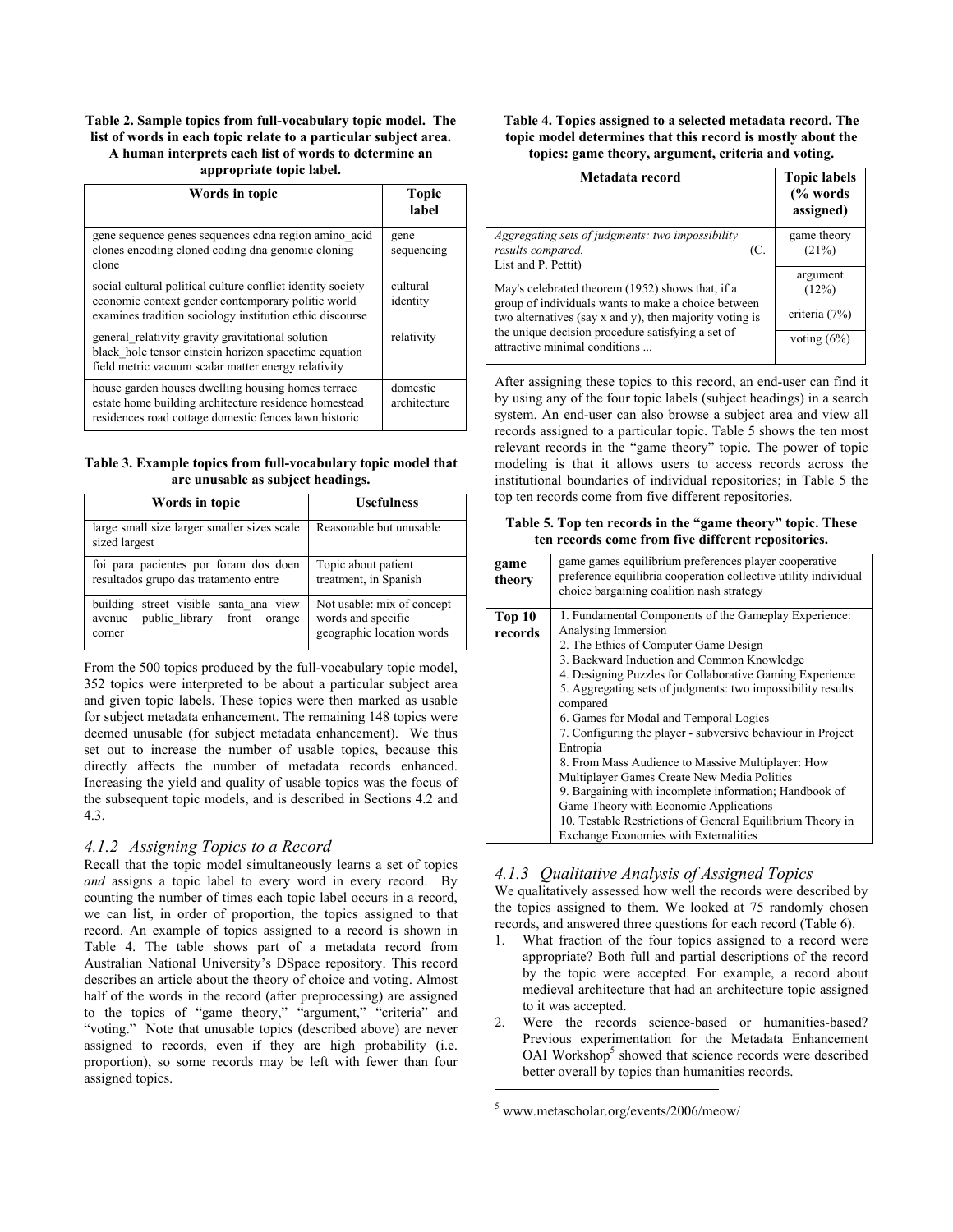3. Did short records being described by minimal metadata (e.g., a title, a note, a URL) receive fewer appropriate topic labels? With insufficient metadata, the topic model may have had difficulty in assigning appropriate topics.

**Table 6. Analysis of topic assignments to 75 randomly selected records for full-vocabulary topic model.** 

| <b>Ouestion</b>    | Analysis                                                |
|--------------------|---------------------------------------------------------|
| Number of          | 56% of records had 2 or more appropriate topic labels   |
| appropriate        | 25% of records had 1 appropriate topic label            |
| topics             | 19% of records had no topic labels assigned             |
| Humanities         | 47% of humanities records had appropriate topic labels  |
| vs. science        | 83% of science records had appropriate topic labels     |
| Short              | 4 short records had 3 or 4 appropriate topics assigned  |
| records $\left($ < | 11 short records had 1 or 2 appropriate topics assigned |
| 10 words)          |                                                         |

As a point of clarification, "25% of records had 1 appropriate topic label" means that the other (up to three) topic labels in those records were not appropriate, and "no topic labels assigned" results from the highest probability topics being unusable topics, and therefore not assigned. In summary, the majority of the time, the description of records by topic assignments was accurate. On average, a smaller percentage of humanities records had appropriate topic labels than science records, likely due to the fact that humanities records have less metadata. Short records also suffered the same fate of generally having fewer appropriate topic labels.

# **4.2 Reduced-Vocabulary Topic Model**

For the full-vocabulary topic model, we performed relatively basic preprocessing. Despite the many idiosyncrasies of particular repositories, we did no repository-specific preprocessing. The full-vocabulary model yielded 352 usable and labeled topics out of the 500 topics learned by the topic model. A straightforward way to improve the yield and quality of usable topics is to remove from the vocabulary words that do not significantly contribute to the topics. Words contribute little either because they are topically too broad, or topically too specific. Examples of topically broad words include *january*, *february* (months of the year) and *result, paper, study* (words often used in research articles). Examples of topically specific words include *santa\_ana* (city in California) and *ladies\_repository* (the name of a historic periodical).

We deleted such unwanted words from the full vocabulary using two methods. The first method eliminated unwanted words by reviewing topics. We built a browser-based tool that allowed reviewers to examine topics, and click on unwanted words that were degrading the topic. For example, in the third topic of Table 3, we marked *santa\_ana* for deletion because it is a specific geographic location. The second method eliminated unwanted words by reviewing high-frequency words in each of the 388 repositories. Through this review we eliminated word tokens such as *ladies\_repository* (the name of a periodical) and *repec* (the name of a repository). Finally, we removed words overlooked in our initial stopword list, such as *jpg* and some non-English words (which were neatly clustered together into topics).

Using primarily manual techniques, we deleted a total of 12,000 topically uninteresting words from our initial vocabulary of 94,000 words, leaving a revised vocabulary of 82,000 words.

While this reduction in vocabulary caused the average number of words per record to decrease from 38 to 26, our hope was that the better quality of the words would produce more usable topics, better quality topics, and better topic assignments to individual records.

We assessed the effect of the reduced vocabulary by finding matching topics between the full-vocabulary model and the reduced-vocabulary model, and evaluating improvement in topic interpretability. An illustration of this is given in Table 7. This topic—about family photographs—becomes more refined, interpretable and usable. In the full-vocabulary model, we see words such as *george\_edward* and *anderson\_photograph*  degrading the topic. These specific words degrade the topic because they don't help define the subject area described by the entire list of topic words. In the reduced-vocabulary model, these unwanted words have been omitted from the vocabulary, resulting in a much clearer topic about family photographs, clothing and dress.

#### **Table 7. Comparison of single topic between full-vocabulary model and reduced-vocabulary model. The reducedvocabulary model version of the topic is clearer and more interpretable.**

| Model                  | Words in topic                                                                                                                                                                                                                                                        |
|------------------------|-----------------------------------------------------------------------------------------------------------------------------------------------------------------------------------------------------------------------------------------------------------------------|
| Full-<br>vocabulary    | family photograph mss jpg george edward<br>anderson photograph plate negative women portrait<br>gelatin dry photograph_portrait south_africa<br>studio portrait children portrait hair standing sitting<br>portrait underwood portrait portrait front infant portrait |
| Reduced-<br>vocabulary | family photograph wearing woman hair dress clothing<br>shoulder baby suit dressed chair clothing dress wear<br>hand tie shirt jacket costume boy ribbon collar dark lap<br>bow white full face beard young woman leaning striped<br>outdoor                           |

The reduced-vocabulary topic model increased the number of usable topics from 352 to 412. Furthermore, the topics themselves were generally clearer and more easily interpreted. Our manual reduction in vocabulary led to a marked improvement. But a major concern with any manual process is scalability, and this is addressed by a new model we developed (explained in the next section).

An important point is that users still can search for these specific words that have been deleted. We emphasize that these words are removed *only* for topic modeling purposes, and will not show up in the topic representations. But these words still exist in the metadata record, and can therefore be found using keyword search.

# **4.3 Background-Words Topic Model**

We introduce an extension of the topic model called the background-words topic model. The idea behind this model came from the manual process undertaken in the reduced-vocabulary model, in which we identified and deleted some high-frequency words from each repository. We developed an algorithm that modeled a collection of *sub-collections*. In this model, a word in a record is either generated from a shared topic across subcollections, or a background topic (distribution) from that record's sub-collection. Words in a background distribution tend to occur in records in the sub-collection, and tend *not* to occur in records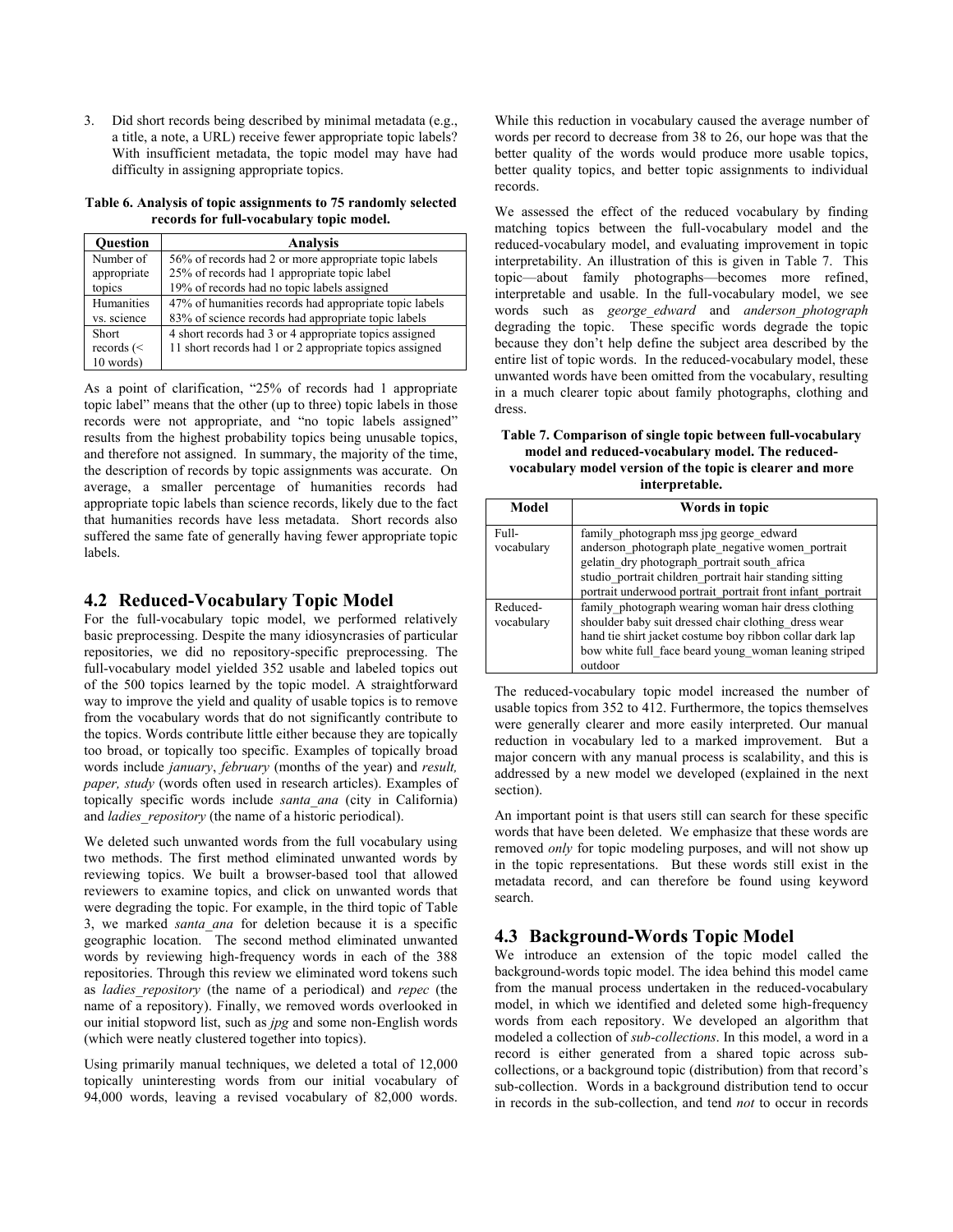outside the sub-collection. The output of the background-words model were shared topics (topics shared by all sub-collections) and background distributions (specific to each sub-collection). Our expectation was that these shared topics would be more interpretable (and useful as subject headings).

The background-words model is a variation on the special words model developed and presented by Chemudugunta, et al. [3], in which the model learns words special to one record, words to be used in shared topics, and words generic to the entire collection. The background-words model has a pair of parameters that sets a prior probability that a word belongs to a background distribution. The first parameter sets the expected fraction of words that belong to a background distribution, and the second parameter sets the strength of this prior belief. For our purposes, background words were usually words related to the originating institution of the metadata record (such as *York gift*), archival terms (such as *bound volumes* or *artifact material*), or other source-type descriptors (such as *jpg* or *pixel*; or a place of publication) that don't relate directly to the subject matter.

To see how well the background-words model replicated our manual process of deleting words that were specifically related to individual repositories, we ran the full 94,000-word vocabulary bag-of-words data set. The results are shown in Tables 8 and 9. Table 8 shows selected background distributions for three repositories. Most of the words in these background distributions are, indeed, very specific to their respective repository, and have little topical value for shared topics. Note that some words (e.g., *civil\_war* from Library of Congress) should belong in shared topics (if other repositories have material on the Civil War). As in the topic model, words (such as *civil\_war*) can belong in multiple topics, or in the case of the background-words model, both shared topics and background distributions.

#### **Table 8. Background words found by the background-words model for three repositories. Generally, these words have lower topical value. The grey font color shows words that also occur in shared topics.**

| <b>Repositor</b>          | <b>Background words</b>                                                                                                                                                                                                                                                            |
|---------------------------|------------------------------------------------------------------------------------------------------------------------------------------------------------------------------------------------------------------------------------------------------------------------------------|
| University<br>of Michigan | moa view son europe detail artifact function mich vol<br>building house architecture <b>artifact</b> material art<br>periodical devoted ladies repository literature art<br>ann arbor                                                                                              |
| Library of<br>Congress    | piano music civil war home york bound volumes<br>washington negative sleeve york york gift episcopal<br>view song piano district columbia portfolio folder<br>printed ephemera detroit publishing                                                                                  |
| University<br>of Chicago  | university chicago building ground<br>archives photographic chicago_illinois<br>department botany american environmental record<br>lantern slides county exterior view files building sites<br>river valley interior view construction sequence<br>images pixel photographic print |

The background-words model clearly improved the interpretability of many topics. One such example is the fullvocabulary model's topic about music and song (Table 9). In the full-vocabulary model, words specific to particular repositories (*moa periodical\_devoted ladies\_repository literature\_art*  *nla\_mus*) and geographic locations (*music\_australian south america peru*) are in the topic. The version of this topic from the background-words model is cleaner, more interpretable, and more usable across a wide range of records.

#### **Table 9. Comparison of "music" topic between fullvocabulary model and background-words model. The shared topic from the background-words model is more interpretable.**

| Model                      | Words in topic                                                                                                                                                                                          |
|----------------------------|---------------------------------------------------------------------------------------------------------------------------------------------------------------------------------------------------------|
| Full-<br>vocabulary        | music moa periodical devoted ladies repository<br>literature art song musical mus gov nla nla mus<br>music australian cover instrument piano musician<br>south america voice piano drum peru song_piano |
| Background-<br>words model | music poster musical dance song theatre instrument<br>actor concert entertainment theater piano sound festival<br>theatrical musician drama performances opera art                                      |

The background-words model did provide advantages over the full-vocabulary model, and is promising as an automated and scalable alternative to the labor-intensive effort required for the reduced-vocabulary model. By comparing multiple aspects of the three models we can analyze the advantages of a fully automated versus a manually-reduced vocabulary metadata enhancement system.

# **4.4 Comparison of the Three Models**

Table 10 shows that the number of usable topics increased from 70% (352 out of 500 topics) for the full-vocabulary model to 83% for the reduced-vocabulary model. The background-words model resulted in an in-between yield (76%) of usable topics. Beyond the results in this table, the clarity and interpretability of topics from the reduced-vocabulary and background-words models were uniformly better than those from the full-vocabulary model. We were not surprised to see the percent of usable background-words topics fall between the other two models. Recall that in the reduced-vocabulary model words were removed either because they were polluting otherwise clean topics, or because they were words specific to a repository and otherwise topically uninteresting. The background-words model addresses only the second set of words that are removed—those specific to a repository and topically uninteresting—and therefore results in half the improvement.

We saw similar differences in the three models for the percent of records enhanced. Only usable topics were kept for subject metadata enrichment, and topics that accounted for fewer than 5% of the words in a record were suppressed. This threshholding reduced the rate of false-positive labeling in which a record received a topic label, but the topic was not particularly relevant to that record. The proportion of records receiving at least one topic label increased from 92% for the full-vocabulary model to 99% for the reduced-vocabulary model. Again, the backgroundwords model (with 96%) fell in between the full-vocabulary and reduced-vocabulary models.

We also compared the average coverage provided by the top four topic labels (i.e., the percentage of words in a record that received one of its top four topic labels). A higher percentage indicates that the topics are more efficiently describing records (if every word in a record is assigned to the top four topics, then the coverage is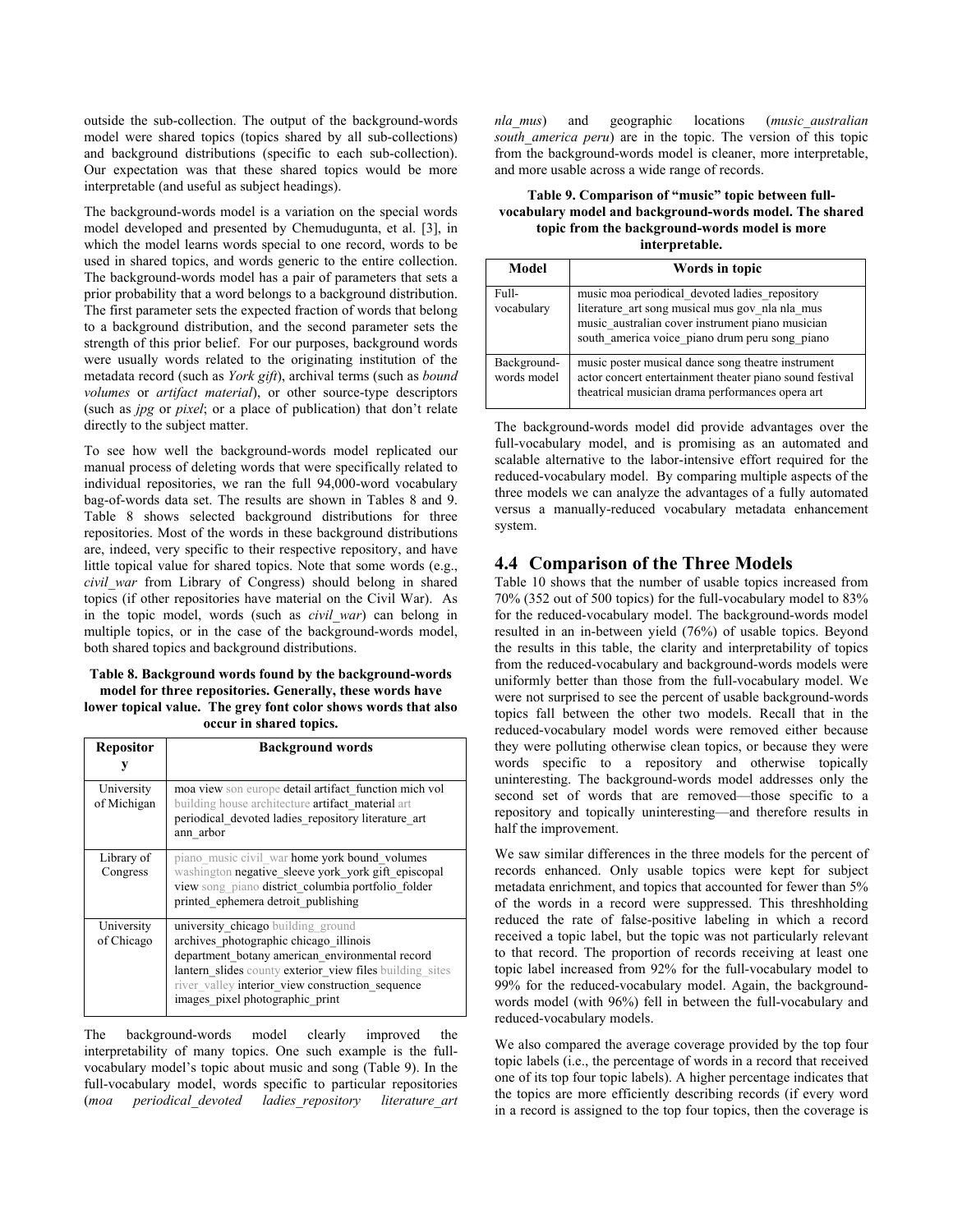100%). The coverage in the full-vocabulary model was 55%. This coverage increased to 68% for the reduced-vocabulary model, and again, the background-words model fell in between at 62%.

| Table 10. Comparison of the three topic models. The |
|-----------------------------------------------------|
| Reduced-vocabulary model and Background-words model |
| outperform the Full-vocabulary model.               |

|                                        | <b>Full-</b><br>vocabulary | Reduced-<br>vocabulary | Background-<br>words model |
|----------------------------------------|----------------------------|------------------------|----------------------------|
| % usable<br>topics                     | 70%                        | 83%                    | 76%                        |
| $%$ records<br>enhanced                | 92%                        | 99%                    | 96%                        |
| Average<br>coverage by<br>top 4 topics | 55%                        | 68%                    | 62%                        |

### *4.4.1 Comparison of Topics*

Examining some individual topics across the three models shows how the various models performed. All three models learned a topic about navy ships and vessels (Table 11). In the fullvocabulary model, the topic is polluted by geographic-specific words (*darwin)*, type words (*side\_view*) and repository-specific words (*evan\_antoni*). The reduced-vocabulary model omits these unwanted words from the topic (since they have been deleted from the vocabulary). The background-words model considers these words background words specific to a collection, and, as in the reduced-vocabulary model, they don't appear as highly relevant words in the topic. This is a good example of the background-words model doing exactly what we expected it to do. We point out that *all* these words still exist in the metadata record, so no searchable information has been lost.

#### **Table 11. Comparison of topic about navy ships/vessels. Words common to all three models appear in grey, highlighting less relevant words.**

| Model       | Words in topic                                       |
|-------------|------------------------------------------------------|
| Full-       | darwin hmas naval navy world war ship ran port sea   |
| vocabulary  | naval historical cruiser side view vessel note hm    |
|             | aerial destroyer gun submarine deck starboard sailor |
|             | bow crew aboard harbour fleet photograph picture     |
|             | evan antoni                                          |
| Reduced-    | ship hmas navy naval vessel world war ran            |
| vocabulary  | naval historical sea cruiser port deck gun destroyer |
|             | submarine sailor fleet merchant starboard officer    |
|             | aboard inch gulf bow brisbane warship aerial patrol  |
| Background- | ship port hmas vessel gun navy ran naval historical  |
| words model | naval note view destroyer <b>australian</b> cruiser  |
|             | world war aerial starboard submarine                 |

While some topics improved from the full-vocabulary model to the two subsequent models, others topics were fairly static over the three models. An example of such a topic (about antigens) is shown in Table 12. Because there were few repository-specific words in these topics, and all the words contributed to the conveyed subject area, neither the reduced-vocabulary model nor the background-words model greatly affected what was already a fairly coherent topic.

**Table 12. Comparison of topic about antigens.** 

| Model       | Words in topic                                  |
|-------------|-------------------------------------------------|
| Full-       | antigen anti antibody antibodies serum sera igg |
| vocabulary  | immunoglobulin rabbit complement mab elisa igm  |
|             | reactivity human monoclonal antibodies          |
| Reduced-    | anti antigen antibodies antibody serum sera igg |
| vocabulary  | immunoglobulin human mab complement elisa igm   |
|             | monoclonal antibodies assay rabbit              |
| Background- | antigen anti antibodies antibody serum sera igg |
| words model | immunoglobulin mab complement elisa igm rabbit  |
|             | monoclonal antibodies                           |

### **5. PROTOTYPE PORTAL**

Our final step in this research was to deploy our topic modeling metadata enrichment techniques on a prototype search service that uses the assigned topic labels as subject headings. While the emphasis of this work is on the (back-end) metadata enrichment, we briefly demonstrate how the enriched metadata is used in a live portal.

The University of Michigan Libraries Digital Library Production Service (DLPS)<sup>6</sup> specializes in creating digital library services for over 250 collections, including OAIster. The DLF Portal<sup>7</sup> (a subset of OAIster) was developed by DLPS for use during the DLF/Institute for Museum and Library Studies (IMLS) grant period to both provide access to all OAI records available at DLF institutions and to test new functionality developed during the grant period. When new functionality was available, we presented and discussed it with our grant colleagues, our scholar board, and other interested parties. As part of this grant we integrated the topic model output into the DLF Portal.

### **5.1 Subject Hierarchy**

From practical experience within DLPS, we knew that navigating through 500 topics is a burden to place on the end-user during search. Consequently, we needed to map the topic labels to a more manageable subject hierarchy.

We mapped our learned topics (topic labels) into a classification system designed at the University of Michigan Libraries called High-level Browse. This classification system, which was designed for access to Electronic Journals<sup>8</sup>, consists of 8 top-level categories, and nearly 100 second-level sub-categories. The predefined sub-categories were then manually linked to the automatically-learned topics to provide a 3-level hierarchy as depicted in Figure 2. The topics serve as automatically-created subject headings for the full collection of 2.5 million records, since each record has a topic distribution assigned to it during the Gibbs sampling process. In this manner the topic model provides the "semantic glue" to link high level subject hierarchy with individual records.

1

8 www.lib.umich.edu/ejournals/

<sup>6</sup> www.umdl.umich.edu

<sup>7</sup> www.hti.umich.edu/i/imls/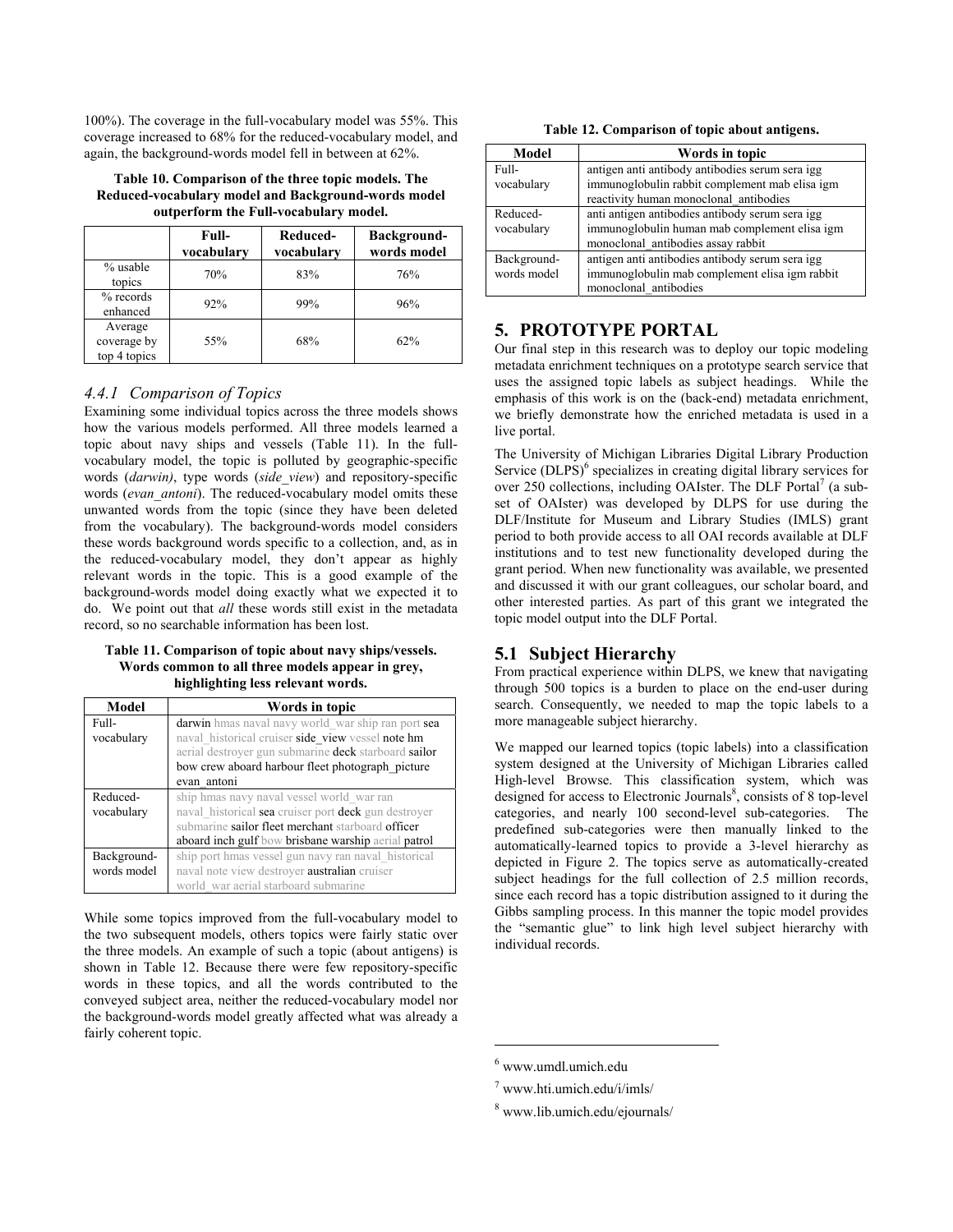

**Figure 2. Subject Hierarchy. Topics learned by the topic model are located (lowest level) under the High-level Browse Categories (top-level) and Sub-categories (mid-level) already in use at the University of Michigan Libraries.** 

### **5.2 Incorporating the Enhanced Metadata**

The software used by DLPS is our own in-house Digital Library eXtension Service (DLXS), www.dlxs.org. For the prototype we modified this software to incorporate the enhanced metadata.

- 1. Each metadata record was assigned (up to) four topics using a newly created tool. This tool output one file per repository (for each of the 61 in the DLF Portal) that listed record numbers and the topics assigned to them.
- 2. The tool that transforms OAIster metadata from Simple Dublin Core to our native DLXS Bibliographic Class was modified so that it could ingest the file from the first step, and output a transformed metadata record.

The transformed metadata record now contained three new fields: topic label, High-level Browse Sub-category, and High-level Browse Category. Our final step was to re-engineer the DLXS software to recognize these new fields in the search interface, and re-design this interface to accommodate the changes. Searching using assigned topics incurs no additional cost at time of search – the topics are just additional metadata for each record. The primary computational cost occurs offline when learning the topic model.

## **5.3 Search Interface**

Our search interface (Figure 3) provides two drop-down menus where an end-user can "Select a Topic" that corresponds to the High-level Browse Categories, and, if desired, a "Sub-Topic" that corresponds to the High-level Browse Sub-categories. The system uses these search limiters in conjunction with the word or word(s) entered in the top search boxes to find results.

As a result of including the topic labels in the records, a search by an end-user on a topic label will retrieve all the records containing that label. For instance, if an end-user searches on "gene sequencing," all records containing that label will be retrieved. We ultimately plan to use a three-level hierarchy of subject headings in the search interface, which would provide a more granular way of retrieving relevant records (users would be able to select a topic label via a drop-down menu).

The search results (Figure 4) were designed to show the end-user which topic they had searched within (the white highlighted row in the left column under "Results by Topic"), and additionally that they could revise their search (either expand or restrict) by choosing a different topic.

In Figure 4, the end-user retrieved 239 records within the "Engineering" topic as a result of the search—the records are listed on the right. If the end-user revised the search by choosing the "Science" topic in the left column, the user would see the 347 records found within that topic for the search query "conductor\*".

| <b>Entire Record</b><br>conductor*<br>$\mathbf{v}$<br><b>Entire Record</b><br>$\mathbf{r}$                                                                                                     | And $\blacktriangledown$<br>And $\blacktriangledown$                                                                                                                                                                             |               |
|------------------------------------------------------------------------------------------------------------------------------------------------------------------------------------------------|----------------------------------------------------------------------------------------------------------------------------------------------------------------------------------------------------------------------------------|---------------|
| <b>Entire Record</b><br>$\mathbf{v}$                                                                                                                                                           |                                                                                                                                                                                                                                  |               |
| <b>Options to Limit By</b><br>Resource Type<br>(choose one or more)<br>$\overline{v}$ text<br>$\triangledown$ image<br>$\overline{v}$ audio<br>$\triangledown$ video<br>$\overline{v}$ dataset | Subject Area<br>Select a Topic<br>Engineering<br>Select an item<br><b>Arts &amp; Humanities</b><br><b>Business &amp; Economics</b><br><b>Engineering</b>                                                                         | ommand-click) |
|                                                                                                                                                                                                | <b>Covernment Information &amp; Law</b><br><b>Health Sciences</b><br>Science<br><b>Social Sciences</b><br>memncar Engineering<br>Civil and Environmental Engineering<br><b>Computer Science</b><br><b>Electrical Engineering</b> |               |
|                                                                                                                                                                                                | <b>Engineering (General)</b><br><b>Industrial and Operations Engineering</b>                                                                                                                                                     | $\frac{4}{7}$ |

**Figure 3. Search interface on DLF Portal. The topic model creates the enhanced subject metadata that allows searches to be limited by the selected subject area.** 

You found 239 records by searching the entire record field for "conductor\*".

| <b>Results by</b><br>Topic        | <b>Results by Data</b><br><b>Contributor</b> |                                        |
|-----------------------------------|----------------------------------------------|----------------------------------------|
| All Topics (493)                  |                                              | Jump to Records: 1   11   21   31      |
| Arts & Humanities (144)           |                                              |                                        |
| Business & Economics (41)         |                                              | Record 1 of 239                        |
| Engineering (239)                 |                                              | add to bookbag                         |
|                                   |                                              | Title A 250 GHz r                      |
| Government Information & Law (24) |                                              | Author/Creator Ali-Ahmad.              |
| Health Sciences (91)              |                                              | Contributor NASA/Cente<br>Department   |
| Science (347)                     |                                              | Contributor Semi-Condi<br>Charlottesvi |
| Social Sciences (177)             |                                              | Contributor Ann Arbor                  |
|                                   |                                              | <b>Publicher Kluwer Acar</b>           |

**Figure 4. Search result on DLF Portal. The ability to revise search results by topic is enabled by the enhanced subject metadata.** 

Beyond using topics to simply limit keyword search results (i.e. only displaying results that match the keyword search and topic label), there are approaches that probabilistically combine general topics and specific keywords, as described by [3]. Furthermore, the topic model allows additional features such as annotating individual words in records by topic, and supporting search of similar records given a selected record (i.e. "Show me similar records").

# **6. DISCUSSION**

"Better search comes from better metadata" remains a widely-held belief in the digital library community. But metadata often comes as-is, and many institutions don't have the resources to improve metadata, either through manual intervention or retrospective cleanup. Automated metadata enhancement techniques, such as topic modeling to enhance subject metadata, offer scalable solutions that start to address the difficulty of enriching metadata.

Our efforts to enhance subject metadata for a wide range of OAI records revealed many issues. While our topic modeling approach is statistical, and can handle some degree of noise, we found that